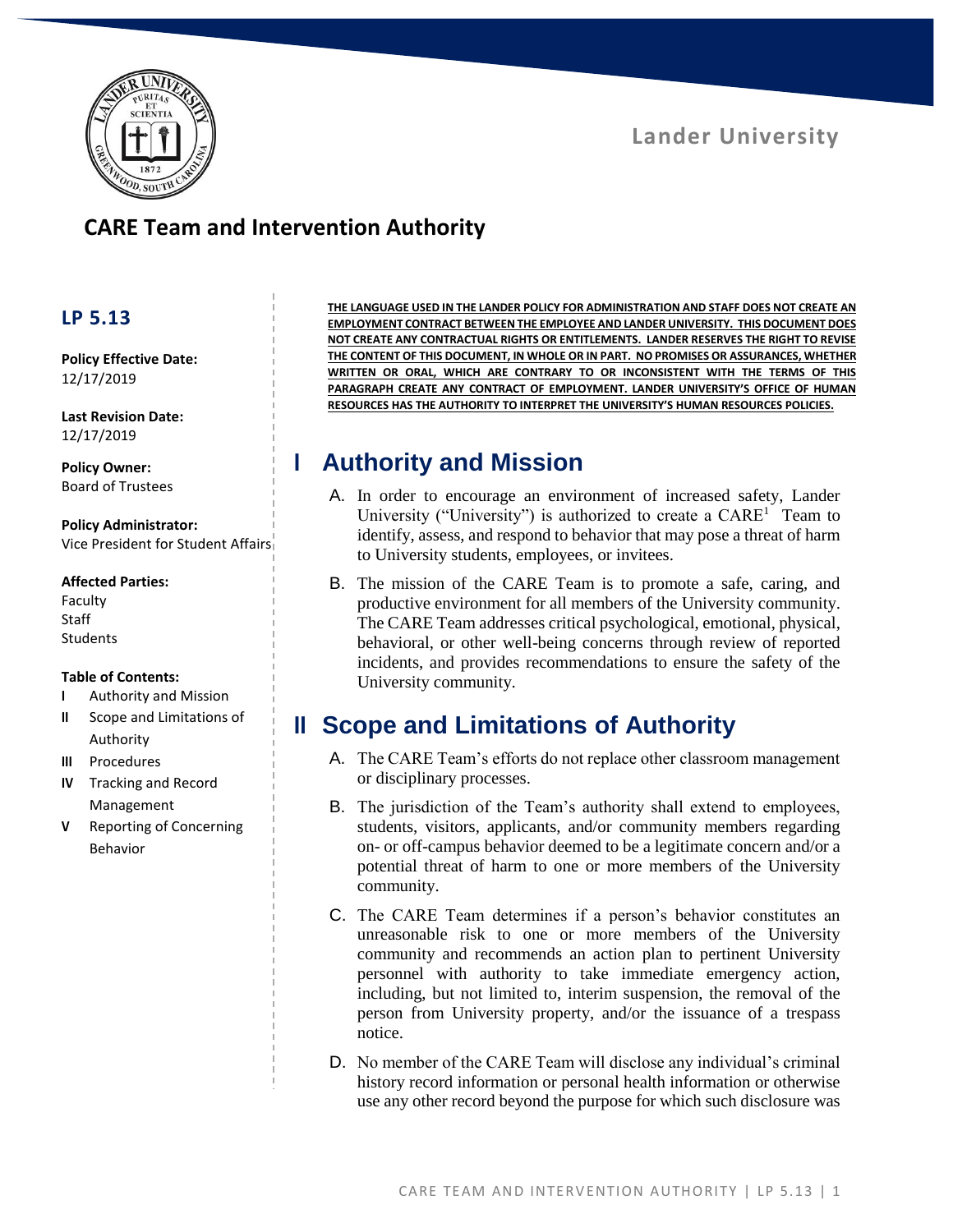

#### **CARE Team and Intervention Authority**

made to the Team. However, such information may be shared with senior members of the University administration on a need-to-know basis to consider suitable action based on circumstances

## **III PROCEDURES**

- A. The CARE Team shall meet regularly and as necessary to evaluate behaviors that are perceived to be self-injurious, threatening, harmful, concerning, or disruptive in order to coordinate a timely response.
- B. The Team shall be a multidisciplinary group composed of individuals from various departments throughout the University to ensure collaboration and coordination of efforts. Key members will typically include, but are not limited to, representatives of the following areas: Lander University Police Department, Student Affairs, Enrollment and Access Management, Academic Affairs, and Human Resources. To maintain confidentiality, core Team members may be divided into subsets based on an individual's affiliation (e.g. employee, student, other affiliation).
- C. Any action(s) that may be imposed on a student, such as the loss of privilege to live on campus, suspension, or expulsion, require(s) a formal referral to the Office of Student Conduct. Such referrals will initiate the disciplinary hearing process in accordance with the Lander University Student Code of Conduct published in the Student Handbook<sup>2</sup>. Student medical leave will be handled in accordance with the University-Initiated Student Medical Leave Policy.
- D. Employee-related matters shall be referred to the Office of Human Resources and resolved based on University policy and applicable state laws. All faculty-related matters must be referred to the appropriate academic reporting channels (e.g., chair, dean, provost) before going to the Office of Human Resources.
- E. Due process shall be afforded to all individuals, the specific details of which are published in the Student Handbook<sup>3</sup>, the Faculty Handbook<sup>4</sup>, and the Employee Handbook<sup>5</sup>.

## **IV Tracking and Record Management**

- A. For all relevant cases, the CARE Team shall maintain confidential records, including records regarding follow-up and reports that derive from any assessment proceedings.
- B. These records shall be entered in a secure, protected, and searchable database that will facilitate the monitoring of ongoing cases and the provision of assessment and longitudinal follow-up.
- C. Students may submit a written request to have their CARE Team notes expunged.
- D. The CARE Team retains the authority to expunge, amend, or retain the notes "as is." A written summary of the CARE Team's decision on expungement requests shall be made available to the student.
- E. If a request for expungement is denied by the CARE Team, an appeal of the CARE Team's decision may be submitted in writing to the Vice President for Student Affairs. The basis of this request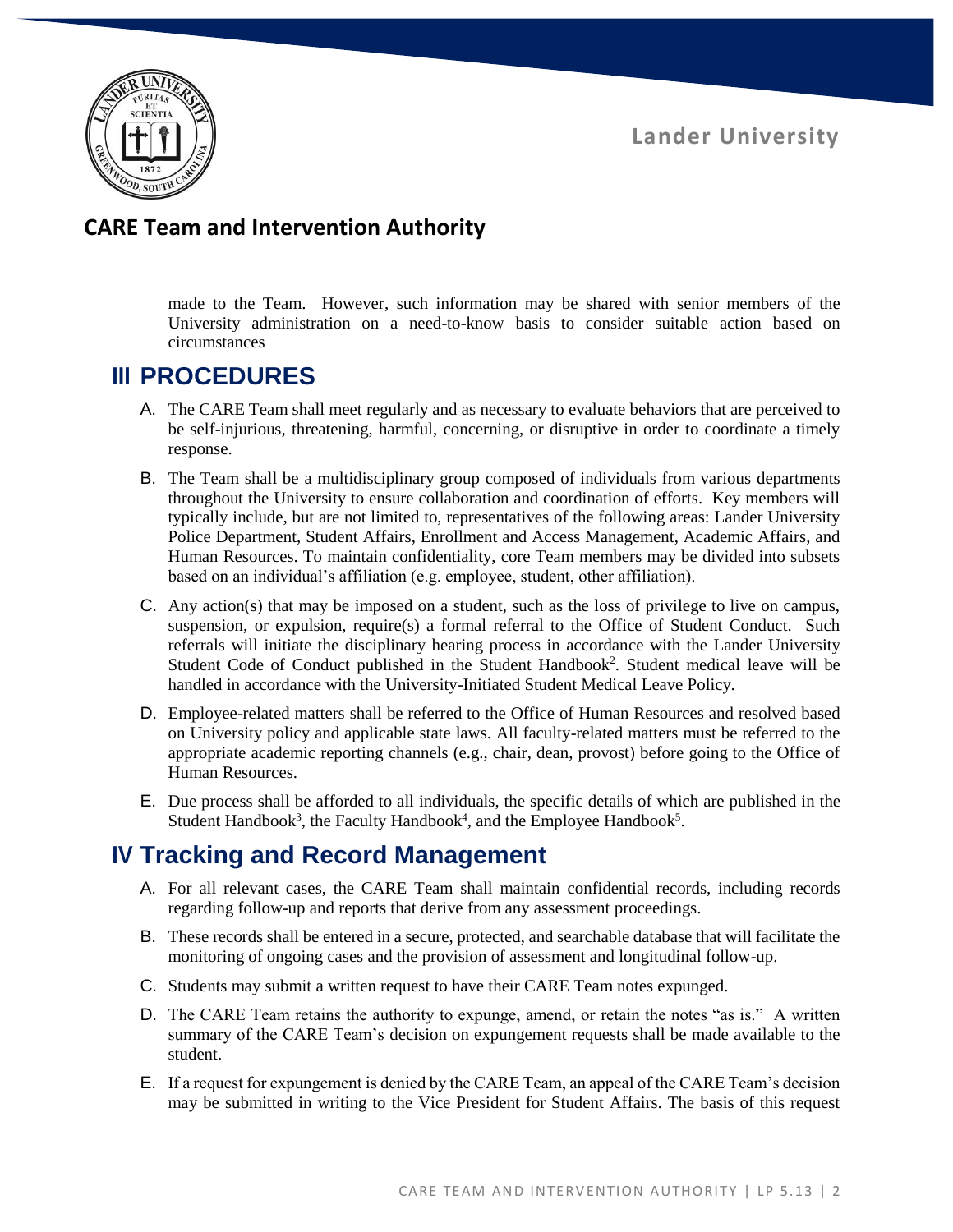

### **CARE Team and Intervention Authority**

should describe any changes in circumstances since the previous review. A written summary of the Vice President for Student Affairs' decision on expungement shall be made available to the student.

# **V Reporting of Concerning Behavior**

- A. It is the responsibility of all members of the University community to report any self-injurious, intimidating, threatening, atypical, and/or other concerning behavior via the online [Welfare](https://www.lander.edu/care)  [Concern/CARE Report Form](https://www.lander.edu/care)<sup>6</sup> or by contacting the Lander University Police Department (for active or imminent threats) at 864-388-8222, 8911 (on-campus only), or via 911 (off-campus).
- B. The CARE Team is responsible for creating a culture of reporting to ensure that appropriate support is provided in a timely manner.
- C. No person who, in good faith, reports threatening or other concerning behaviors in accordance with this procedure will be subject to retaliation by the University or its employees.
- D. Although reports submitted via the [Welfare Concern/CARE Report Form](https://www.lander.edu/care)<sup>7</sup> will be monitored on a daily basis, these reports may not be accessed in real time. Active or imminent threats or danger should be reported immediately to the Lander University Police Department at 864-388-8222, 8911 (on-campus only), or via 911 (off-campus). Examples of imminent threats or danger include, but are not limited to:
	- 1. Suicidal threats or recent attempts at suicide. These may include self-inflicted wounds, ingestion of toxic/dangerous substances, or overdoses of prescribed medications.
	- 2. Assaultive behaviors.
	- 3. Brandishing of guns, firearms, or other weapons.
	- 4. Threat of using a weapon.
	- 5. Physical, verbal, or written threats to harm or kill another person.
	- 6. Severe rage.
	- 7. Sexual violence.
	- 8. Life-threatening injury or illness.
	- 9. Unconsciousness or the inability to communicate clearly (e.g., incoherent, garbled, slurred speech).
	- 10. Any significant impairment of normal functioning.
	- 11. Loss of contact with reality (or acts indicating loss of contact with reality) and/or unawareness of the consequences of actions. These may include confusion, disorientation, seeing/hearing things that are not there, and/or paranoia.
	- 12. Active or imminent damage to property.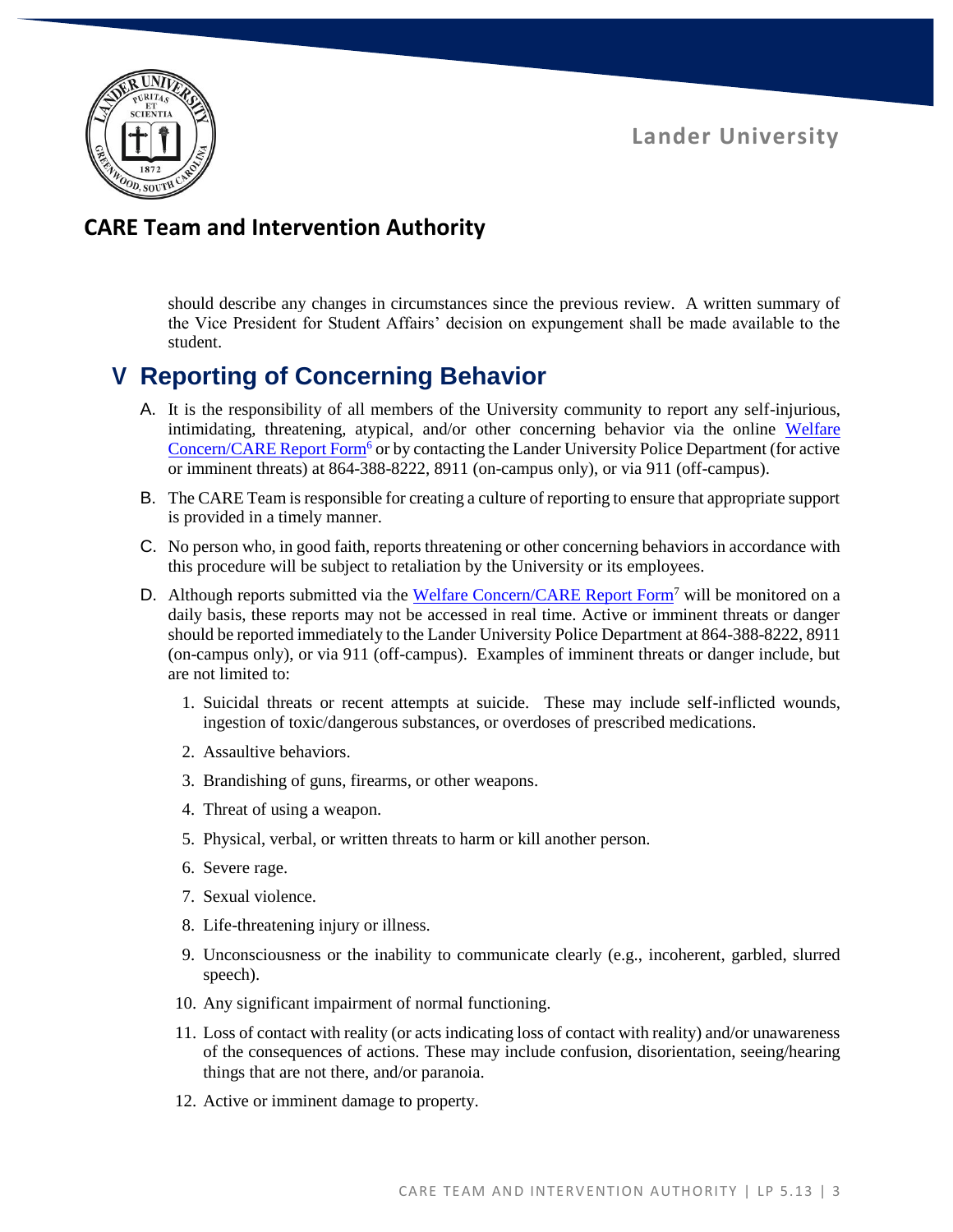

### **CARE Team and Intervention Authority**

- E. Threats or concerns that are considered troubling, but that may not require an immediate response should be reported to the CARE Team. Examples of troubling behaviors include, but are not limited to:
	- 1. Evidence of suicidal thoughts expressed through writings, papers, or conversation.
	- 2. A dramatic change in behavior or behavior that is atypical for the individual. Examples of atypical behavior for a student include failure to attend class, a significant drop in grades or performance, dramatic changes in energy, or exaggerated personality traits.
	- 3. Angry outbursts or intense and abnormal reactions to events.
	- 4. Preoccupation with violent themes, death, or destruction.
	- 5. A lack of self-control and/or increased impulsivity.
	- 6. Stalking behaviors.
	- 7. Emotional distress; evidence of hopelessness, despair, or excessive grieving.
	- 8. Threatening or inappropriate emails.
	- 9. References to harming others.
	- 10. Rumors of an individual's planning a violent event.
	- 11. Suspected use of alcohol or other substances in class.
	- 12. Noticeable injuries, such as cuts, burns, or bruises.
	- 13. Disordered eating and/or sudden or significant weight loss.
	- 14. Threats of damage to property.
	- 15. Extreme or persistent disruptive classroom behavior that cannot be controlled through other efforts.
	- 16. Failure to comply with individualized treatment recommendations when treatment may be reasonably expected to ameliorate the problematic behavior.
- F. General welfare concerns should also be reported to the CARE Team. While some circumstances may not warrant a CARE Team response, tracking and ensuring that an individual is connected with appropriate resources is an important early intervention effort.